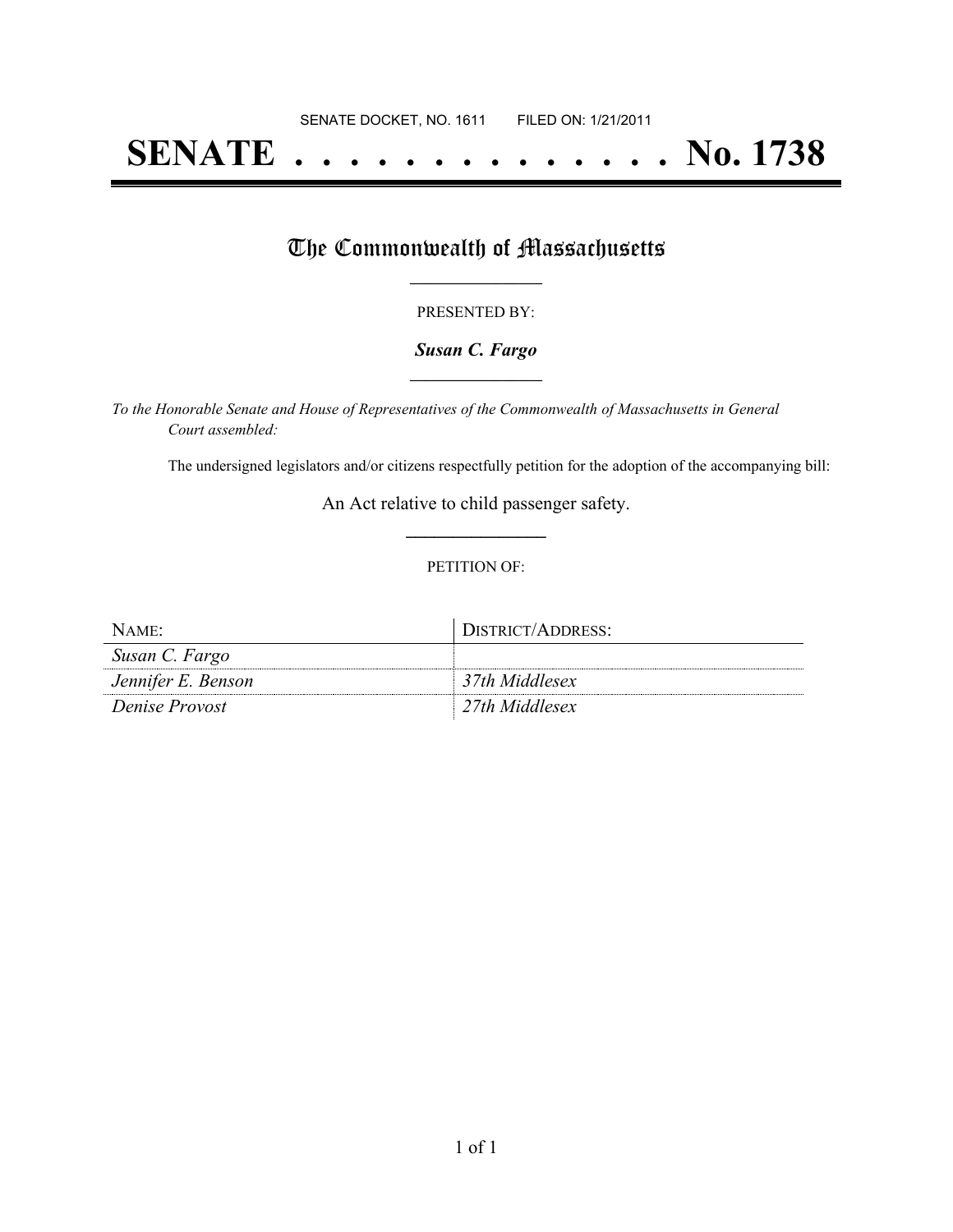#### SENATE DOCKET, NO. 1611 FILED ON: 1/21/2011

# **SENATE . . . . . . . . . . . . . . No. 1738**

By Ms. Fargo, a petition (accompanied by bill, Senate, No. 1738) of Susan C. Fargo, Jennifer E. Benson and Denise Provost for legislation relative to child passenger safety. Transportation.

#### [SIMILAR MATTER FILED IN PREVIOUS SESSION SEE SENATE, NO. *1911* OF 2009-2010.]

### The Commonwealth of Massachusetts

**\_\_\_\_\_\_\_\_\_\_\_\_\_\_\_ In the Year Two Thousand Eleven \_\_\_\_\_\_\_\_\_\_\_\_\_\_\_**

An Act relative to child passenger safety.

Be it enacted by the Senate and House of Representatives in General Court assembled, and by the authority *of the same, as follows:*

 SECTION 1. Section 7AA of chapter 90 of the General Laws, as appearing in the 2008 Official Edition, is hereby amended by striking out the second sentence of the third paragraph, the words "An operator of a motor vehicle who violates the provisions of this section shall be subject to a fine of not more than twenty-five dollars; provided, however, that said twenty-five dollar fine shall not apply to an operator of a motor vehicle licensed as a taxi cab not equipped with a child passenger restraint device." and inserting in place thereof the following sentence:- An operator of a motor vehicle shall be subject to a fine of 100 dollars for each child under the age of 16 who is a passenger in said motor vehicle in violation of the child restraint or seat belt requirements as set forth in the preceding paragraphs; provided, however, that said fine shall not apply to an operator of a motor vehicle, which is a bus or licensed taxi cab not equipped with a child passenger restraint device or equipped from the manufacturer with a passenger seat belt.